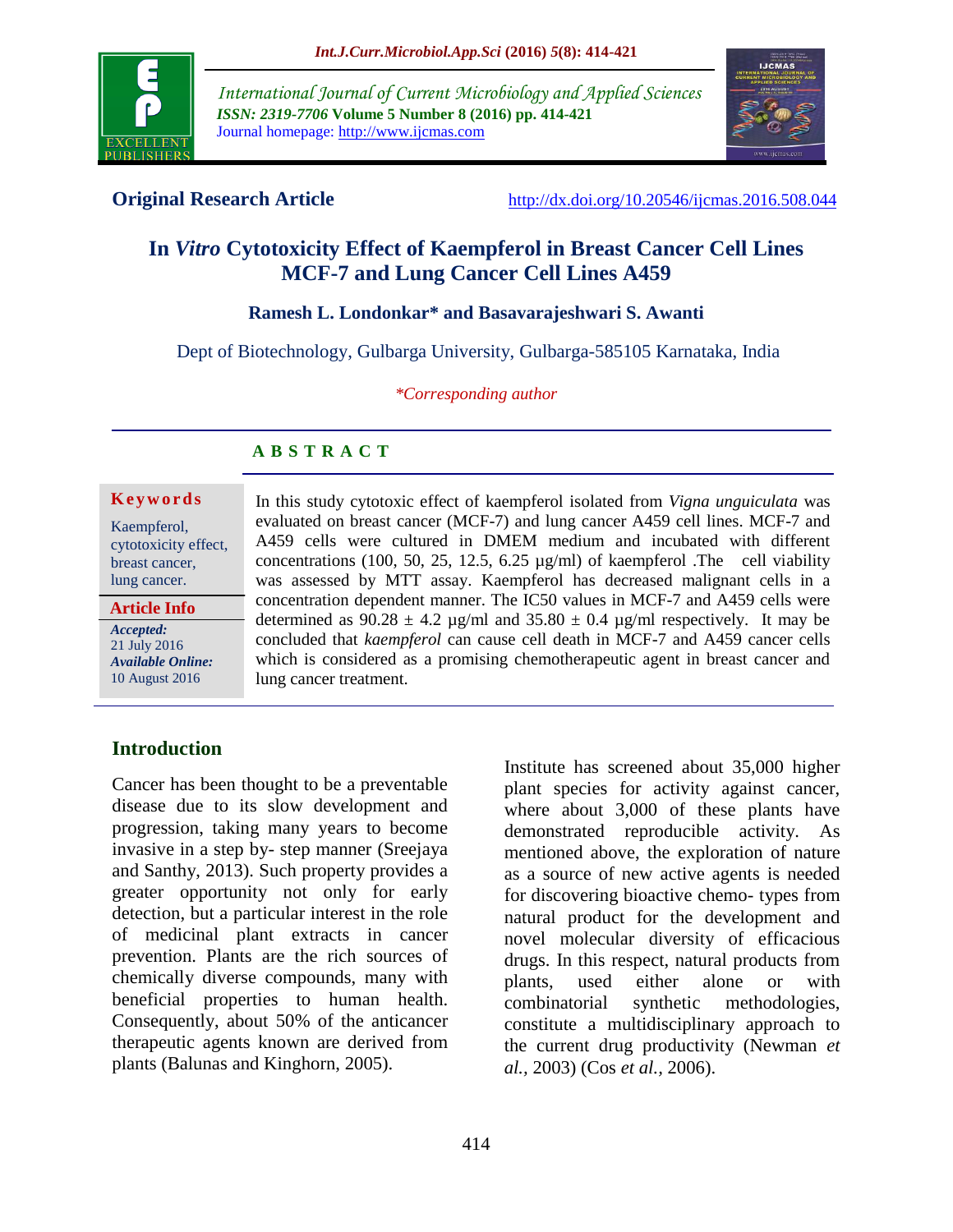Breast cancer is one of the most aggressive types of [cancer](https://en.wikipedia.org/wiki/Breast_cancer) that can occur in women of any age and is the most frequently diagnosed cancer in women worldwide and ranks second as a cause of cancer death (Am. Can. Soc., 2012). A number of dietary factors have been linked to the risk for breast cancer. Dietary factors which may increase risk include a high fat diet (Blackburn, 2007).

Lung cancer is the uncontrolled growth of abnormal cells in one or both of the lungs. Cigarette smoking causes most lung cancers when smoke gets in the lungs. Lung cancer kills 1.3 million people each year, more than any other cancer. It is currently the leading cause of cancer death in both men and women, cancer has been regarded as a leading cause of cancer related mortality throughout the world .Its occurrence and development are associated with a variety of factors disorders, dysfunction of lung epithelial cells, inflammation etc (Carpagnano *et al.,* 2011). Lung cancer is the most common cancer worldwide and accounts for 75-80% death. The current chemotherapy treatment method will destroy the normal cells along with cancer cells and also sometime develops resistance to treatment. So, the discovery of novel drugs of natural origin which are less toxic, endowed with fewer side effects and more potent in their mechanism of action are necessary to be discovered (Sumathy Arockiasamy and Vinu Ramachandran, 2012).

According to World Health Organization, 80 % of the people living in rural areas depend on medicinal herb as primary healthcare system, The herbal formulations can be designed to attack the cancerous cells without harming normal cells of the body. Herbal medicines have a vital role in the prevention and treatment of cancer. Cancer can be defined as a disease in which a group

of abnormal cells grow uncontrollably by disregarding the normal rules of cell division. It is serious, frightening diseases about a third of humans develop cancer in a lifetime (Marcy *et al.,* 2005) (Minky Mukhija e*t al.,* 2015). It is caused by both external factors (tobacco, chemicals, radiation and infectious organisms) and internal factors (inherited mutations, hormones, immune conditions and mutations). Treatment for cancer includes local treatments, such as radiation therapy, surgery and systemic treatments such as chemotherapy and targeted therapy. Despite considerable progress in the management of cancer by conventional synthetic drugs, the search for natural anti-cancer plant products for controlling cancer is very important as synthetic drugs has many side effects (Michael Marmot, 2007). Today much attention has been devoted to natural antioxidant and their association with health benefits. Plants are the potential source of natural antioxidants. Reactive oxygen species (ROS) are generated as byproducts of biological reactions and from exogenous factors (Wiseman, 1996). Excess ROS, if not eliminated by antioxidant system, results in high levels of free radicals which causes oxidative stress (Sreeramulu *et al.,* 2013). Oxidative stress arising from free radicals is the basis of many diseases such as cancer (Reuter *et al.,* 2010) (Durackova, 2010). The curative effects of several medicinal plants are usually due to antioxidant phytochemicals present in it such as polyphenols, flavonoids and phenolic compounds (Yildrim *et al.,* 2001).

Recently flavanoids have attracted considerable interest because of their potential beneficial effects on human health. They have been reported to have antiviral, anti-allergic, antiplatelet, anti-inflammatory, antitumor, antioxidant, antithrombotic, hypolipidemic and hypoglycemic activities (Joby jose *et al.,* 2014).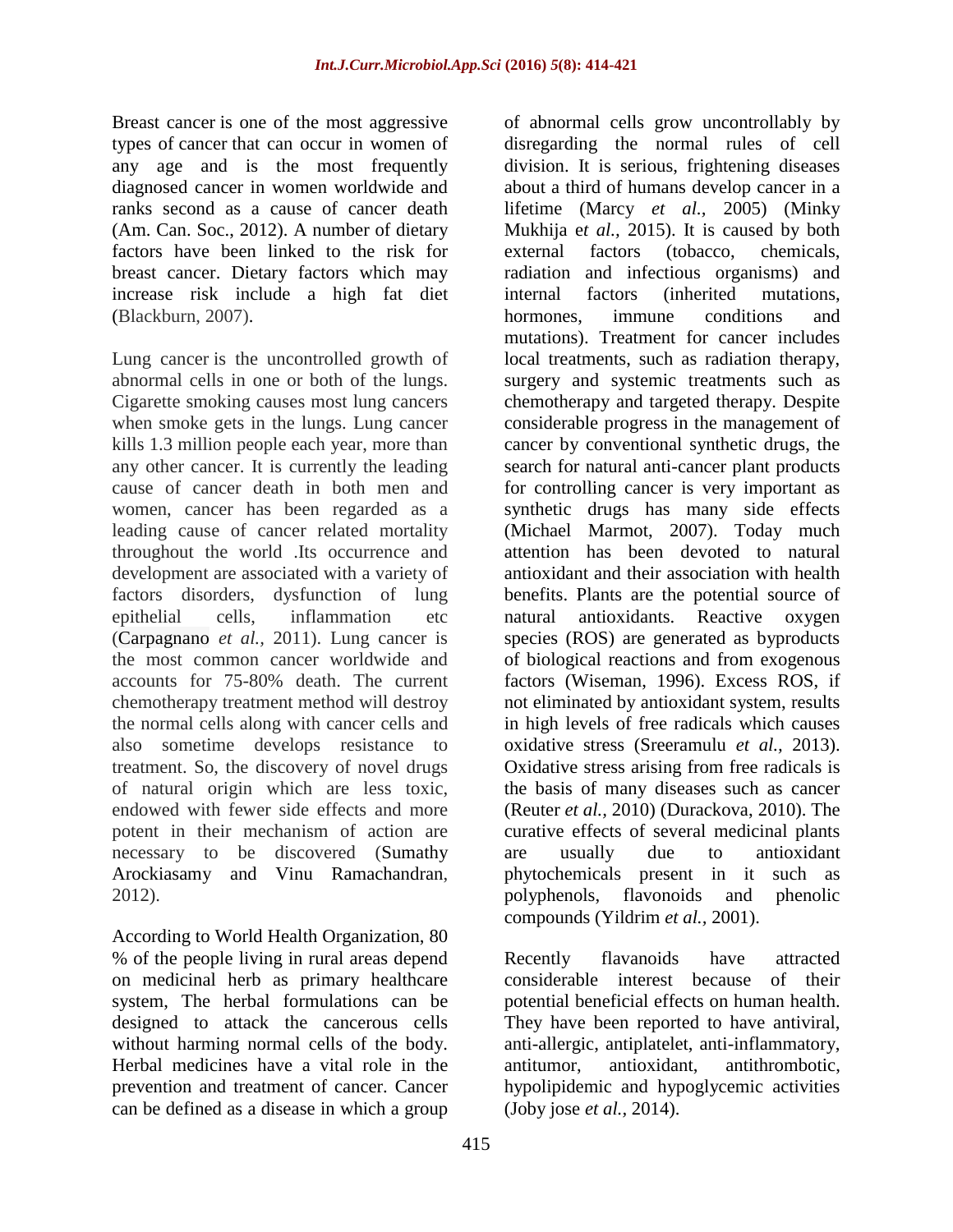#### **Materials and Methods**

#### **Chemicals & reagents**

3-(4,5–dimethyl thiazol–2–yl)–5–diphenyl tetrazolium bromide (MTT), Fetal Bovine serum (FBS), Phosphate Buffered Saline (PBS), Minimum Essential Medium (MEM) and Trypsin were obtained from Sigma Aldrich Co, St Louis, USA. EDTA, Glucose and antibiotics from Hi-Media Laboratories Ltd., Mumbai. Dimethyl Sulfoxide (DMSO) and Propanol from E.Merck Ltd., Mumbai, India.

#### **Cell lines and culture medium**

MCF-7(Human Breast Carcinoma) & A549 (Human Lung Carcinoma) cell lines were procured from National Centre for Cell Sciences (NCCS), Pune, India. Stock cells were cultured in MEM supplemented with 10% inactivated Fetal Bovine Serum (FBS), penicillin (100 IU/ml), streptomycin (100  $\mu$ g/ml) and amphotericin B (5  $\mu$ g/ml) in an humidified atmosphere of 5%  $CO<sub>2</sub>$  at 37°C until confluent. The cells were dissociated with TPVG solution (0.2% trypsin, 0.02% EDTA, 0.05% glucose in PBS). The stock cultures were grown in  $25 \text{ cm}^2$  culture flasks and all experiments were carried out in 96 microtitre plates (Tarsons India Pvt. Ltd., Kolkata, India). flavonoid constituents Minky Mukhija, Mahendra Pal Singh, Kanaya Lal Dhar,

#### **Preparation of Test Solutions**

For Cytotoxicity studies, the weighed test drug was separately dissolved in distilled DMSO and volume was made up with MEM supplemented with 2% inactivated FBS to obtain a stock solution of 1 mg/ml concentration and sterilized by filtration. Serial two fold dilutions were prepared from this for carrying out cytotoxic studies.

#### **Determination of cell viability by MTT Assay**

The ability of the cells to survive a toxic insult has been the basis of most Cytotoxicity assays. This assay is based on the assumption that dead cells or their products do not reduce tetrazolium. The assay depends both on the number of cells present and on the mitochondrial activity per cell. The principle involved is the cleavage of tetrazolium salt 3-(4, 5 dimethyl thiazole-2-yl)-2, 5-diphenyl tetrazolium bromide (MTT) into a blue coloured product (formazan) by mitochondrial enzyme succinate dehydrogenase. The numbers of cells were found to be proportional to the extent of formazan production by the cells used.

The monolayer cell culture was trypsinized and the cell count are adjusted to 1.0 x  $10<sup>5</sup>$ cells/ml using MEM containing 10% FBS. To each well of the 96 well microtitre plate, 0.1 ml of the diluted cell suspension (approximately 10,000 cells) was added. After 24 h, when a partial monolayer was formed, the supernatant was flicked off, washed the monolayer once with medium and 100 µl of different concentrations of test drug were added on to the partial monolayer in microtitre plates. The plates were then incubated at  $37^\circ$  C for 3 days in 5% CO<sub>2</sub> atmosphere, and microscopic examination was carried out and observations were noted every 24 h interval. After 72 h, the drug solutions in the wells were discarded and 50 l of MTT in PBS was added to each well. The plates were gently shaken and incubated for  $3$  h at  $37^{\circ}$ C in  $5\%$  CO<sub>2</sub> atmosphere. The supernatant was removed and 100 µl of propanol was added and the plates were gently shaken to solubilize the formed formazan. The absorbance was measured using a microplate reader at a wavelength of 540 nm. The percentage growth inhibition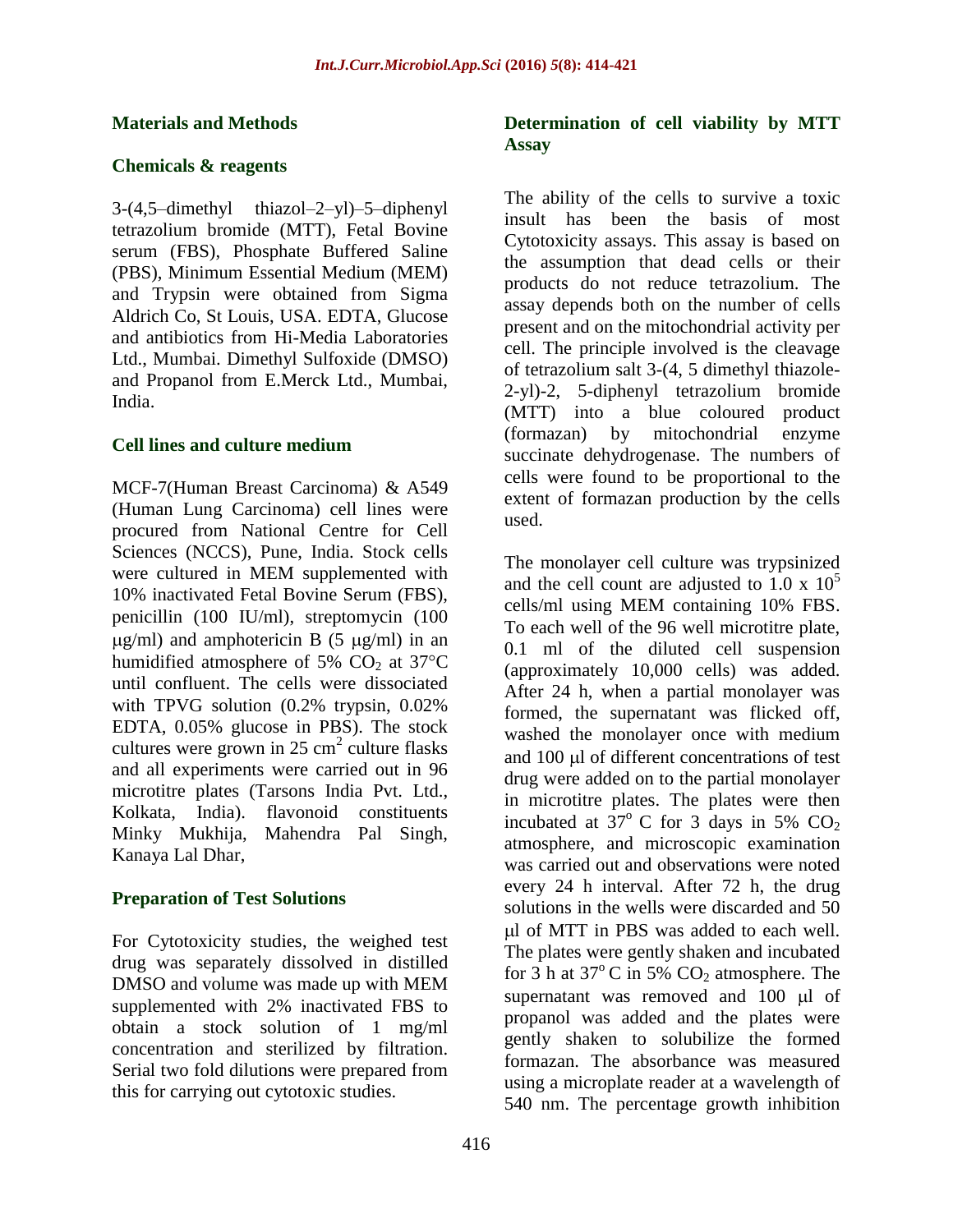was calculated using the following formula and concentration of test drug needed to inhibit cell growth by  $50\%$  (CTC<sub>50</sub>) values is generated from the dose-response curves for each cell line (Francis, 1986).

% Growth Inhibition  $= 100 -$ 

Mean OD of individual test group  
\nMean OD of control group 
$$
\boxed{\qquad \qquad }
$$
 X 100

#### **Results and discussion**

Cancer is a dreadful disease across the worldwide, and the treatment strategies for combating cancer severity have gained more importance to public health. For the development of new anticancer drugs, drug combinations, and chemotherapy strategies by methodical and scientific exploration of

the enormous pool of synthetic, biological, and natural products. Cancer chemopreventions with strategies using foods and medicinal herbs have been considered as the main strategy in cancer control (Vennila srinivasahan, 2015).

In conclusion, the plant *vigna unguiculata* seeds of methanolic extract of bioactive compound kaempferol *in vitro* investigated against MCF-7 and A459 -cell lines, and resulted with  $IC50 = 90.28 \pm 4.2$ ,  $35.80 \pm 0.4$ μg/ml respectively. This may be due to the presence of flavonoid compound especially kaempferol which also show high cytotoxicity which isolated from high polar fraction of the methanolic extract, in we study the cytotoxicity of MCF-7,A459 cell lines by isolated compound. Our findings are line line with previous studies [\(Nguyen](http://www.ncbi.nlm.nih.gov/pubmed/?term=Nguyen%20TT%5BAuthor%5D&cauthor=true&cauthor_uid=12942547)  *et al.,* 2003).

### **Table.1** Cytotoxic property of test drug against MCF-7 cell line

| Sl. No | Name of<br><b>Test sample</b> | <b>Test Conc.</b><br>$\mu$ g/ml) | % Cytotoxicity  | $CTC_{50}$<br>$\mu$ g/ml) |
|--------|-------------------------------|----------------------------------|-----------------|---------------------------|
|        |                               | 100                              | $52.32 \pm 1.1$ |                           |
|        |                               | 50                               | $40.58 \pm 0.8$ |                           |
|        | <b>RR 2852</b>                | 25                               | $36.21 \pm 2.4$ | $90.28 \pm 4.2$           |
|        |                               | 12.5                             | $31.73 \pm 0.8$ |                           |
|        |                               | 6.25                             | $22.31 \pm 4.4$ |                           |

**Table.2** Cytotoxic property of test drug against A549 cell line

| Sl. No | Name of<br><b>Test sample</b> | <b>Test Conc.</b><br>$\mu$ g/ml) | % Cytotoxicity  | $CTC_{50}$<br>$\mu$ g/ml) |
|--------|-------------------------------|----------------------------------|-----------------|---------------------------|
|        |                               | 100                              | $83.72 \pm 1.1$ |                           |
|        |                               | 50                               | $71.15 \pm 0.8$ |                           |
|        | <b>RR 2852</b>                | 25                               | $33.87 \pm 1.6$ | $35.80 \pm 0.4$           |
|        |                               | 12.5                             | $10.15 \pm 0.8$ |                           |
|        |                               | 6.25                             | $0.99 \pm 0.6$  |                           |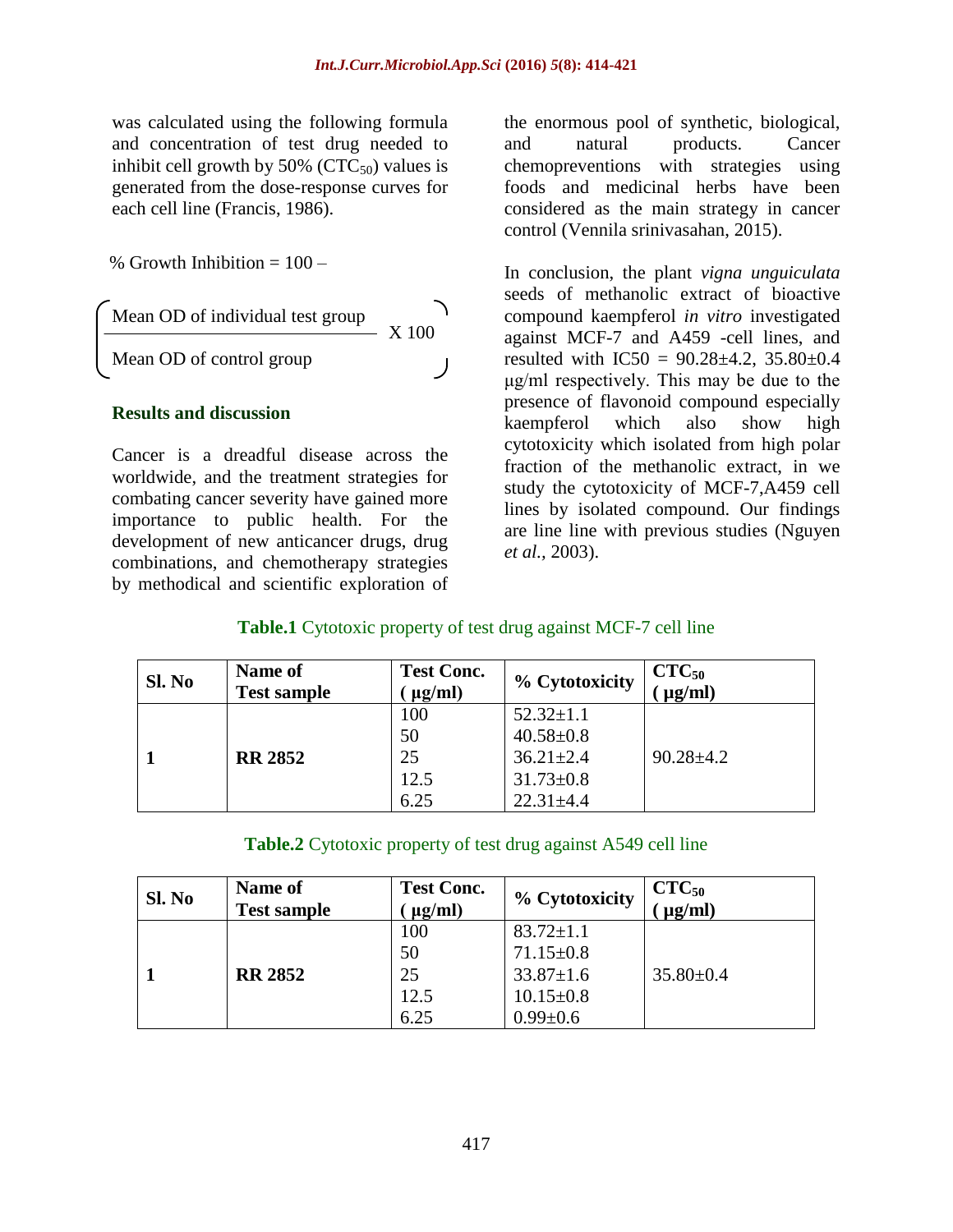

**Fig.1** Cytotoxic effect of the sample RR 2852 on MCF-7 cell line

**Fig.2** Cytotoxic effect of the sample RR 2852 on A549 cell line

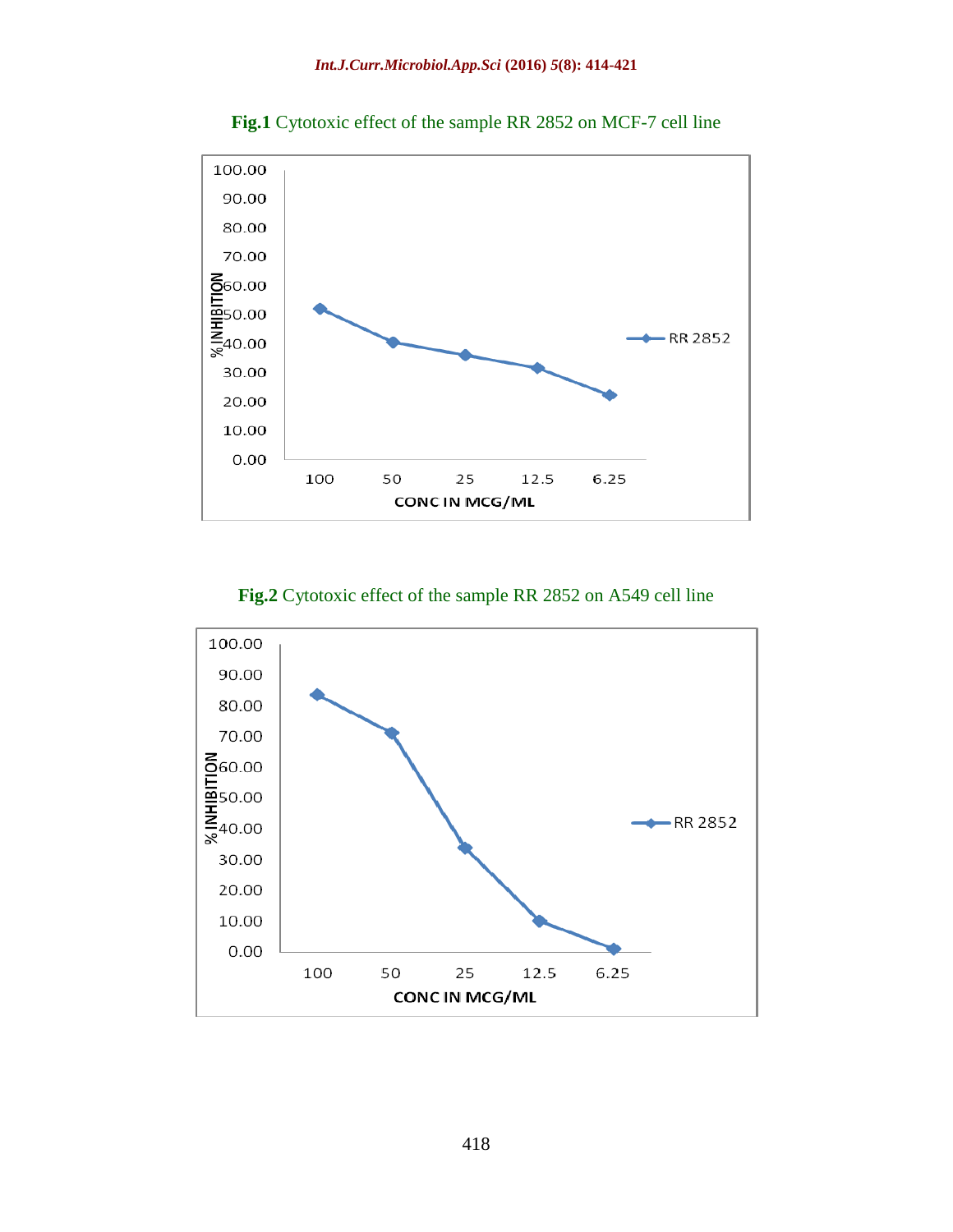#### **Fig.3** Photos





#### A549 (CONTROL)

A549 RR 2852 (100μg/ml)

A549 RR 2852 (50µg/ml)

Kaempferol is a polyphenol antioxidant found in fruits and vegetables. Many studies have described the beneficial effects of dietary kaempferol in reducing the risk of chronic diseases, especially cancer. . Not only the kaempferol is a potent promoter of apoptosis [\(Ramos, 2007\)](http://www.ncbi.nlm.nih.gov/pmc/articles/PMC3601579/#R62), but it also modifies a host of cellular signaling pathways. In addition, kaempferol is much less toxic to normal cells in comparison to standard chemotherapy drugs (Allen *et al.,* 2013).

In the present time herbal products are considered to be symbols of protection of cells in comparison to the synthetic product that are regarded as unsafe to human life and environment. Although herbs have been priced for their medicinal importance. But now everyday phytochemical and pharmacological studies are conducted on different parts of plants. Several mechanisms of action were detected in

MCF-7 cells and A459 cells. In the present study, isolated compound from methanolic extract of vigna unguiculata was found to be cytotoxic towards human MCF-7 and A 459 in MTT assay and the concentration required for 50% cell death was found to be  $90.28g<sub>\pm</sub>$  $4.2\mu$ g / ml and  $35.80 \pm 0.4\mu$ g/ml. Hence present study shows the efficacy of *kaempferol* for the cytotoxicity towards MCF-7 cells and A459 cells are highly significant (Blackburn, 2007).

Medicinal plants are able to act through several mechanisms to provide protection against cancer. The percentage of cytotoxicity to MCF-7 cells and A459 cells which are exposed to the kaempferol to wide concentrations at 100, 50, 25, 12.5, 6.25  $\mu$ g/ml was found to be 52.32 $\pm$ 1.1,  $40.58\pm0.8$ ,  $36.21\pm2.4$ ,  $31.73$   $\pm0.8$ ,  $22.31 \pm 4.4$ , and  $83.72 \pm 1.1,71.15 \pm 0.8$ ,  $33.87\pm1.6$ ,  $10.15\pm0.8$  0.99 $\pm0.6$  respectively. The dose-dependent anti-proliferative effect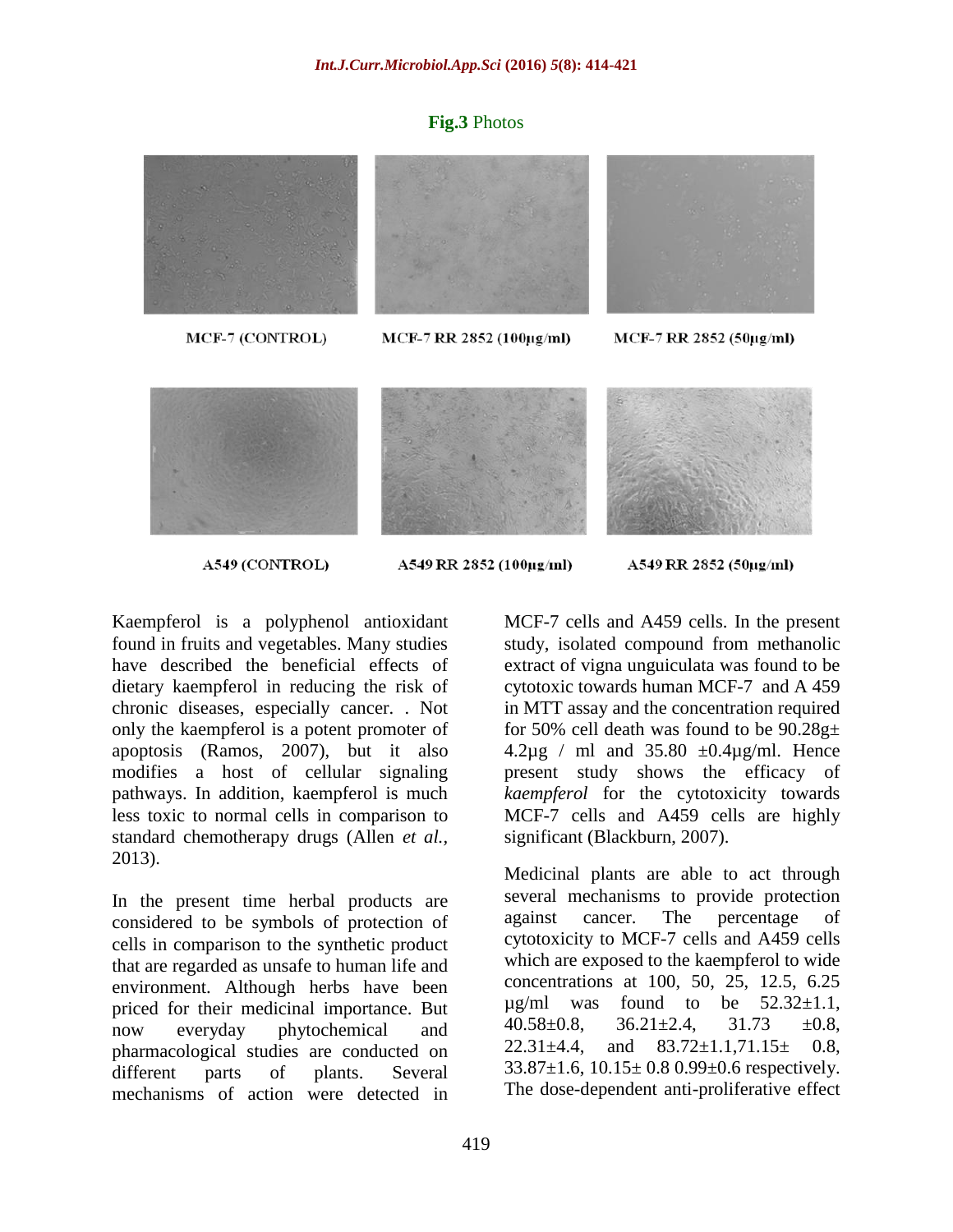on the cell viability of MCF-7 and A459was observed. The results have been summarized in Table 1 and2 . Inhibitory concentration 50 (IC50) of MCF 7 is  $90.28 \pm 4.2 \mu$ g/ml and A459 is 35.80±0.4µg/ml value indicated that the maximum cytotoxic effect ofkaempferol which is a isolated fraction of *vigna unguiculata* showed 50% reduction in cell viability upon treatment with highest concentration.

Thus it can be concluded that the kaempferol is acting as an anticancerous agent to kill the MCF-7 and A-459 cells without harming the normal cells .hence this can be for mutated as a new anticancer drug.

## **References**

- Allen, Y., [Chen,](http://www.ncbi.nlm.nih.gov/pubmed/?term=Chen%20AY%5Bauth%5D) [Yi Charlie Chen.](http://www.ncbi.nlm.nih.gov/pubmed/?term=Chen%20YC%5Bauth%5D) 2013. A review of the dietary flavonoid, kaempferol on human health and cancer chemoprevention. *Food Chem.,* 138(4): 2099-2017.
- Am. Can. Soc. Cancer Facts and Figures 2012.
- Balunas, M.J., Kinghorn, A.D. 2005. Drug discovery from medicinal plants. *Life Sci.,* 78(5): 431-441.
- Blackburn, G.L., Wang, K.A. 2007. Dietary fat reduction and breast cancer outcome: results from the Women's Intervention Nutrition Study (WINS). *The American J. Clin. Nutri., 8*6(3): s878-81.
- Blackburn, G.L., Wang, K.A. 2007. Dietary fat reduction and breast cancer outcome: results from the Women's Intervention Nutrition Study (WINS). *The American J. Clin. Nutri.,*  86(3): s878–81.
- Carpagnano, G.E., Palladino, G.P., Lacedonia, D., Koutelou, A., Orlando, S., Foschino-Barbaro, M.P. 2011. Neutrophilic airways inflammation in lung cancer: The role of exhaled LTB-4 and IL-8. *BMC Cancer*, 7: 226.
- Cos, P., Vlietinck, A.J., Berghe, D.V., Maes, L. 2006. Anti-infective potential of natural products: How to develop a stronger in vitro 'proof-of-concept'. *J. Ethnopharmacol.,* 106(3): p. 290- 302.
- Durackova, Z. 2010. Some Current Insights into Oxidative Stress. *Physiol. Res.,*  59(4): 459-469.
- Francis, D., Rita, L. 1986. Rapid "colorometric assay for cell growth and survival modifications to the tetrazolium dye procedure giving improved sensitivity and reliability". *J. Immunol. Methods,* 89: 271-277.
- Joby jose, Sudheesh Sudhakaran, Sumesh Kumar, T.M., Sony Jayaraman, Jayadevi, Variyar. 2014. A comparative evaluation of anticancer activities of flavonoids isolated from mimosa pudica, aloe vera and phyllanthus niruri against human breast carcinoma cell line (mcf-7) using mtt assay*. Int. J. Pharmacy and Pharma. Sci.,* 6(2): 319-322.
- Marcy, J., Balunas, A,. Douglas Kinghorn, B. 2005. Drug discovery from medicinal plants. *Life Sci.,* 78: 431 – 441.
- Michael Marmot. 2007. American Institute for Cancer Research. Food, Nutrition, Physical Activity, and the Prevention of Cancer: a Global Perspective. Washington DC.
- Minky Mukhija, Mahendra Pal Singh, Kanaya Lal Dhar, Ajudhia Nath Kalia. 2015. Cytotoxic and antioxidant activity of Zanthoxylum alatum stem bark and its flavonoid constituents. *J. Pharmacognosy and Phytochem.,* 4(4): 86-92.
- Newman, D.J., Cragg, G.M., Snader, K.M. 2003. Natural products as sources of new drugs over the period 1981-2002. *J. Natural Products,* 66(7): 1022-1037.
- [Nguyen, T.T.](http://www.ncbi.nlm.nih.gov/pubmed/?term=Nguyen%20TT%5BAuthor%5D&cauthor=true&cauthor_uid=12942547), [Tran,](http://www.ncbi.nlm.nih.gov/pubmed/?term=Tran%20E%5BAuthor%5D&cauthor=true&cauthor_uid=12942547) E., [Ong, C.K.](http://www.ncbi.nlm.nih.gov/pubmed/?term=Ong%20CK%5BAuthor%5D&cauthor=true&cauthor_uid=12942547), [Lee,](http://www.ncbi.nlm.nih.gov/pubmed/?term=Lee%20SK%5BAuthor%5D&cauthor=true&cauthor_uid=12942547) [S.K.](http://www.ncbi.nlm.nih.gov/pubmed/?term=Lee%20SK%5BAuthor%5D&cauthor=true&cauthor_uid=12942547), Do, [P.T.](http://www.ncbi.nlm.nih.gov/pubmed/?term=Do%20PT%5BAuthor%5D&cauthor=true&cauthor_uid=12942547), [Huynh,](http://www.ncbi.nlm.nih.gov/pubmed/?term=Huynh%20TT%5BAuthor%5D&cauthor=true&cauthor_uid=12942547) T.T., [Nguyen,](http://www.ncbi.nlm.nih.gov/pubmed/?term=Nguyen%20TH%5BAuthor%5D&cauthor=true&cauthor_uid=12942547)